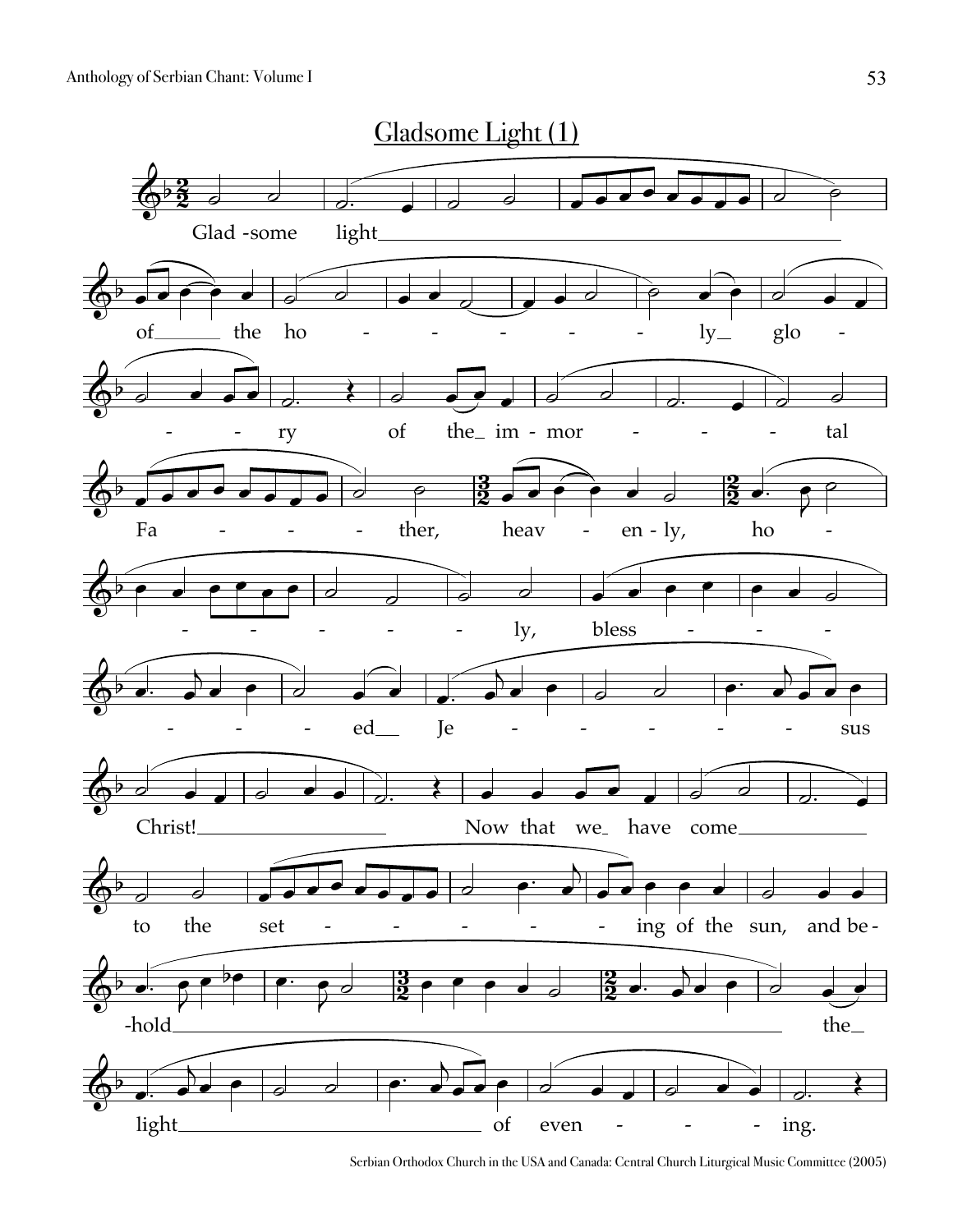

Serbian Orthodox Church in the USA and Canada: Central Church Liturgical Music Committee (2005)